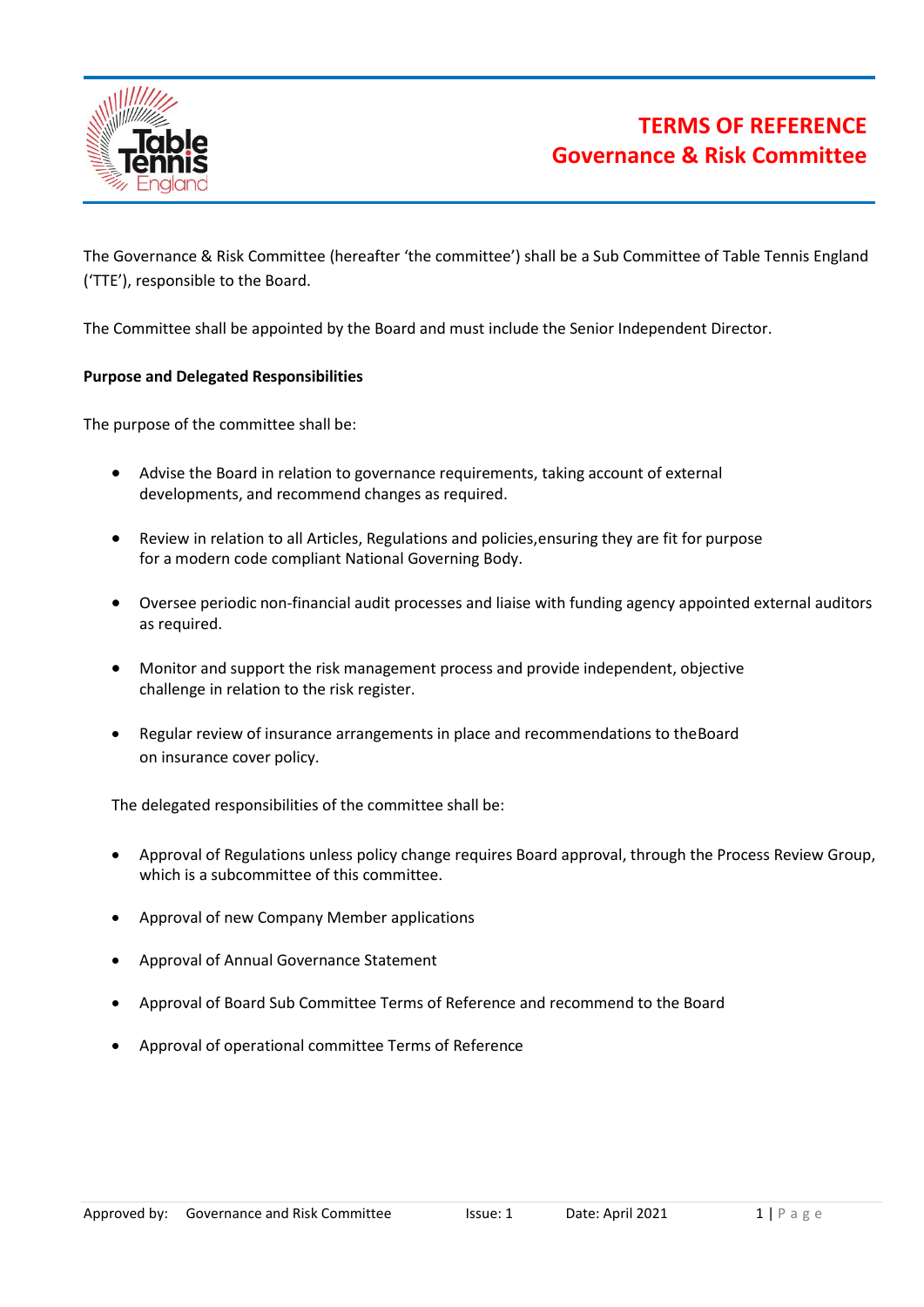

# **TERMS OF REFERENCE Governance & Risk Committee**

## **Composition**

The Governance & Risk Committee will be appointed by the Board and the Senior Independent Director shall be Chair of the Committee. At any meeting of the Committee at which the Chair is not present the other members shall agree a Chair for that meeting only.

The Members of the committee shall be: Chair – Senior Independent Director, Chief Executive, at least one Elected Director, one Independent Director, one Appointed Director and Secretary – Executive Assistant with the Head of Operations and Governance to be a required attendee, with an invitation to the Board Chairperson.

All members of the committee shall adhere to the Nolan principles of Selflessness, Integrity, Objectivity, Accountability, Openness, Honesty and Leadership.

#### **Meetings**

The Committee will report to the Board each Board meeting, making supporting recommendations in respect of its responsibilities.

The Group shall meet a minimum of 4 times a year. These can be virtual or physical meetings.

The quorum of the meeting shall be a majority of the Committee and must include the Chair and one Elected Director.

Minutes of each meeting shall be produced and maintained.

Committee members shall be entitled to claim from Table Tennis England such out of pocket expenses as are legitimately incurred in furtherance of agreed committee business, in line with the Table Tennis England volunteer expenses policy.

#### **Other Responsibilities:**

#### **Governance**

- **•** Monitoring the roles and responsibilities of the Board
- **•** Monitoring the duties and responsibilities of directors and officers
- **•** Monitoring conflict of interest policy and procedures
- **•** Monitoring the Board's diligence and attentiveness in applying governance best practices and responding to the requirements of the business.
- **•** Monitoring the Board's self-evaluation and improvement process